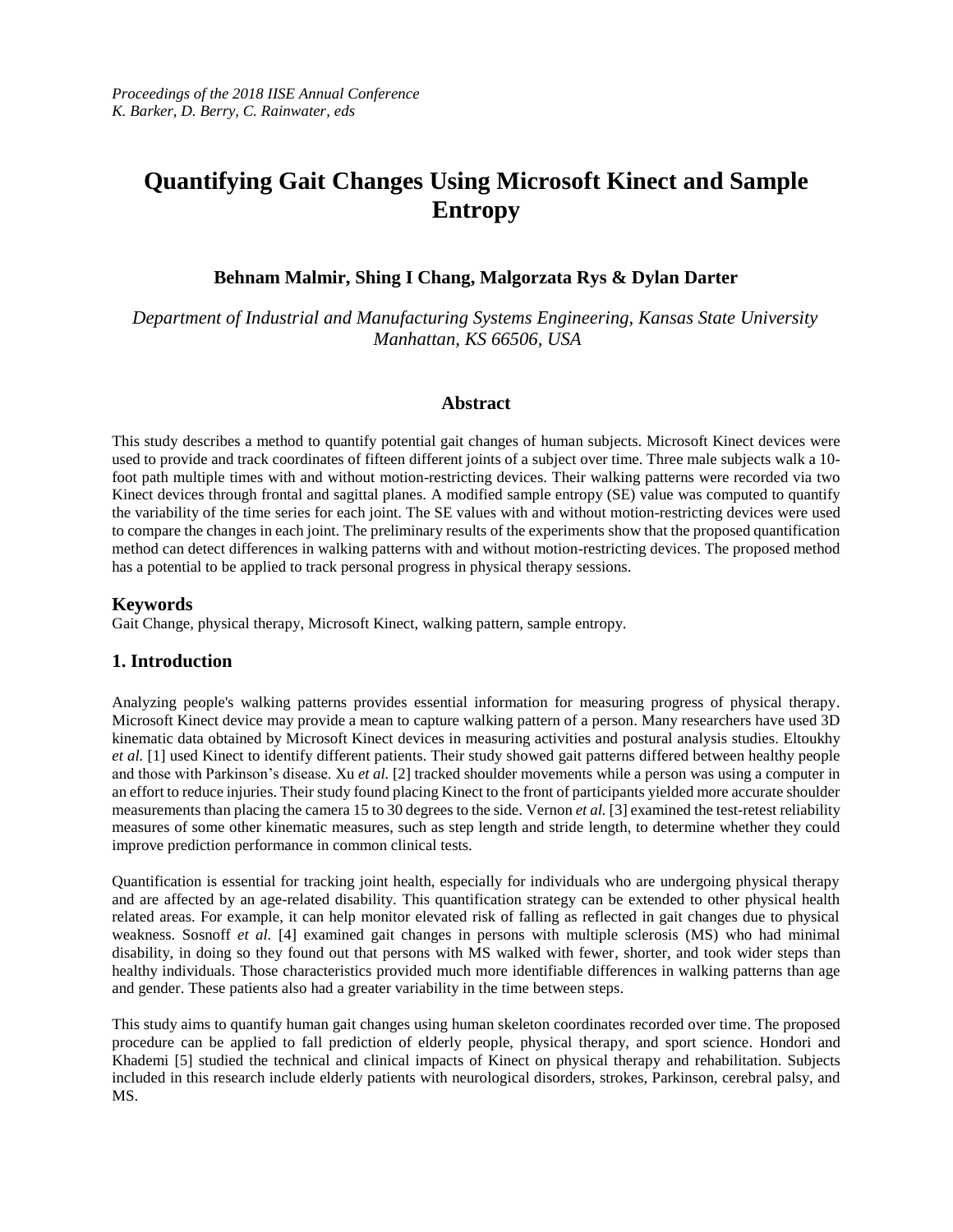#### **1.1 Problem Statement**

This study explores the possibility of quantifying gait changes of a human subject. The proposed method summarizes walking patterns over time using human skeleton coordinates derived from two Kinect devices. Gait is a key factor in determining the overall health of a subject. Therefore, the creation of a personal gait profile would be helpful in tracking personal well-being, particularly for the elderly population. For example, large changes in an elderly person's gait profile may be an indication of elevated fall risk. These profiles can also be used to track progress in a series of physical therapy sessions.

#### **1.2 Experimental Equipment**

Kinect contains an RGB camera, a depth sensor, and a multiarray microphone. Kinect's depth sensor can capture 3D data and does not require any particular lighting for the system, allowing it to capture data indoors or outdoors. In this study, however, we used the same room with the same lighting throughout the experimental period. Kinect is capable of a frame rate of 9–30 fps and a resolution of 640 x 480 that can be increased to 1280 x 1024 using a lower frame rate [5]. In this study, Kinect was set to record 30 fps of all joints in both directions, as shown in Figure 1. A customized software based on software development kit (SDK) was developed in C# language to gather data under a Windows operation system. A dynamic link library (DLL) was used to obtain the coordinates of selected skeleton joints in three different axes  $(X, Y, Z) =$  (anteroposterior, vertical, and mediolateral).

#### **1.3 Hypothesis**

The first question behind this study is whether Kinect can create a personalized walking profile by recording and tracking skeleton joint position data. This entails accuracy, precision, reliability, and ease of use of the system. All these factors are being considered to determine if this system is a practical choice for gait analysis. Through literature survey and our own experiments [6], we can confirm that Kinect device is capable of generating consistent results in terms of the proposed sample entropy method. Another question is whether this profile based on individual joints can be used in quantifying changes in human gait instead of gait parameters that are widely used in many studies [7-10]. The answer to this question is the main subject of this study.

# **2. Experimental Setup, Plan, and Data Collection**

In this study, a simple walk test was conducted on three healthy subjects. The layout of the testing area is shown in Figure 1, in which two camera angles are used to record subjects' walking data. The testing area includes a 10-foot path that each subject walks through, turns around, and walks back. One Kinect camera is placed eight feet away from the walking path to the side and the other one is placed in front and three feet away from the end point.

All three subjects were instructed to wear athletic shoes, fitting shorts, and a t-shirt to ensure that the system can capture the joints accurately. The subjects were also asked to repeatedly wear similar clothing that would not interfere with the results of the experiment. The test subjects were instructed when to begin the test and a physical marker was placed near the end of the test area, so the subjects were aware of where they needed to stop without having to look down, which we found to skew results. The test subjects were also asked to lead with the same foot for each walk. They were instructed to walk at a consistent pace. Operators of Kinects counted down from three to ensure cohesive recording of test subjects.

Through the proposed testing procedure, fifteen main relevant joints consisting of head, neck, left shoulder, right shoulder, shoulder spine, mid spine, base spine, left hip, right hip, left foot, right foot, left knee, right knee, left ankle, and right ankle are tracked over time to create a profile of human body. However, there is no need to index time as Kinect was already set to record 30 fps of all joints in both directions, so the number of points gathered will show how long it takes for someone to walk the 10-foot testing path. Also, among three aforementioned possible axes, only Y (vertical) dimension is considered for further statistical analyses in this study.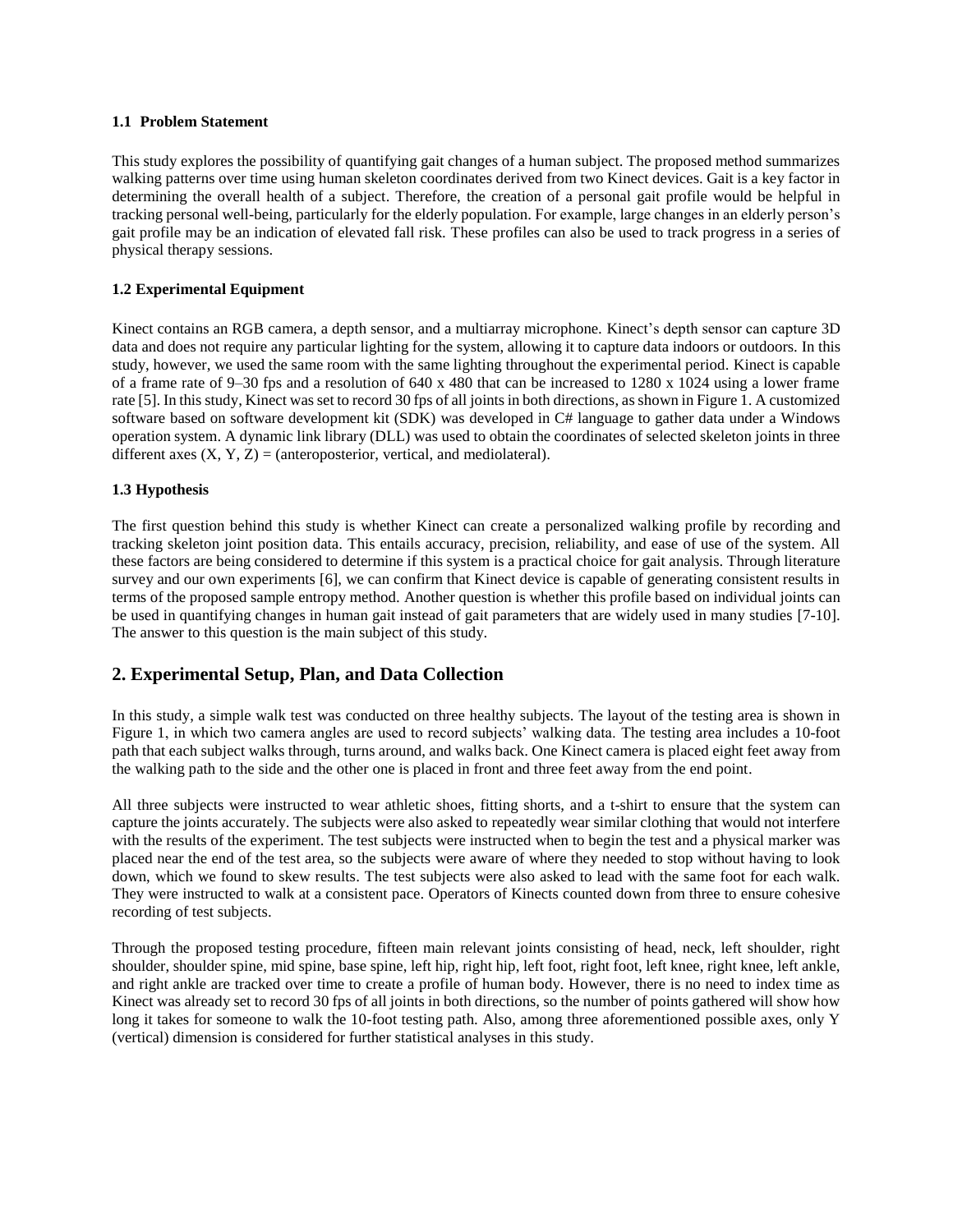

Figure 1: The experimental layout

# **3. Gait (and postural stability) Assessment**

The proposed sample entropy method [11] provides a statistic to measure variation in a time series. In this study, we used a revised version of the original SE, called modified SE, details of which can be found in [12]. This section examines the capabilities of Kinect device to produce a profile consisting of modified SE values. In addition, when a subject's gait has deviated from their standard profile, the changes were analyzed. Note that SE value changes can be simply caused either by changing the walking speed or using motion-restricting devices such as braces or walking aid devices. Therefore, we propose to use these devices to study any possible changes in a subject's walking pattern due to using any of the motion-restricting devices. To change a subject's SE value, they were asked to wear motion restricting devices (braces, cane, etc.). We propose to use these devices to study any subsequent changes to a subject's profile.

An experiment was conducted on three male subjects of similar body types and ages. The team equipped test subjects with motion-restricting devices and performed a series of experiments using the proposed testing procedure. All three subjects were asked to walk through the ten-foot path as shown in Figure 1 once wearing a motion-restricting device and another time without the device. For this study, an Ankle Brace and an ACL Brace, were used as the motionrestricting devices. Three trial runs were conducted for each individual with and without each device. The devices were worn on the right side of the patients' body as shown in Figure 2. All tests were completed on the same day.



Figure 2: Motion-Restricting Devices (ACL Brace and Ankle Brace)

The position of all relevant joints mentioned in section 2 were gathered for characterizing the postural status of subjects. Malmir and Chang [13] proposed a method using some gait parameters to detect a person's gait change. However, in the current study, raw data is considered to provide better insight and analysis on gait changes. The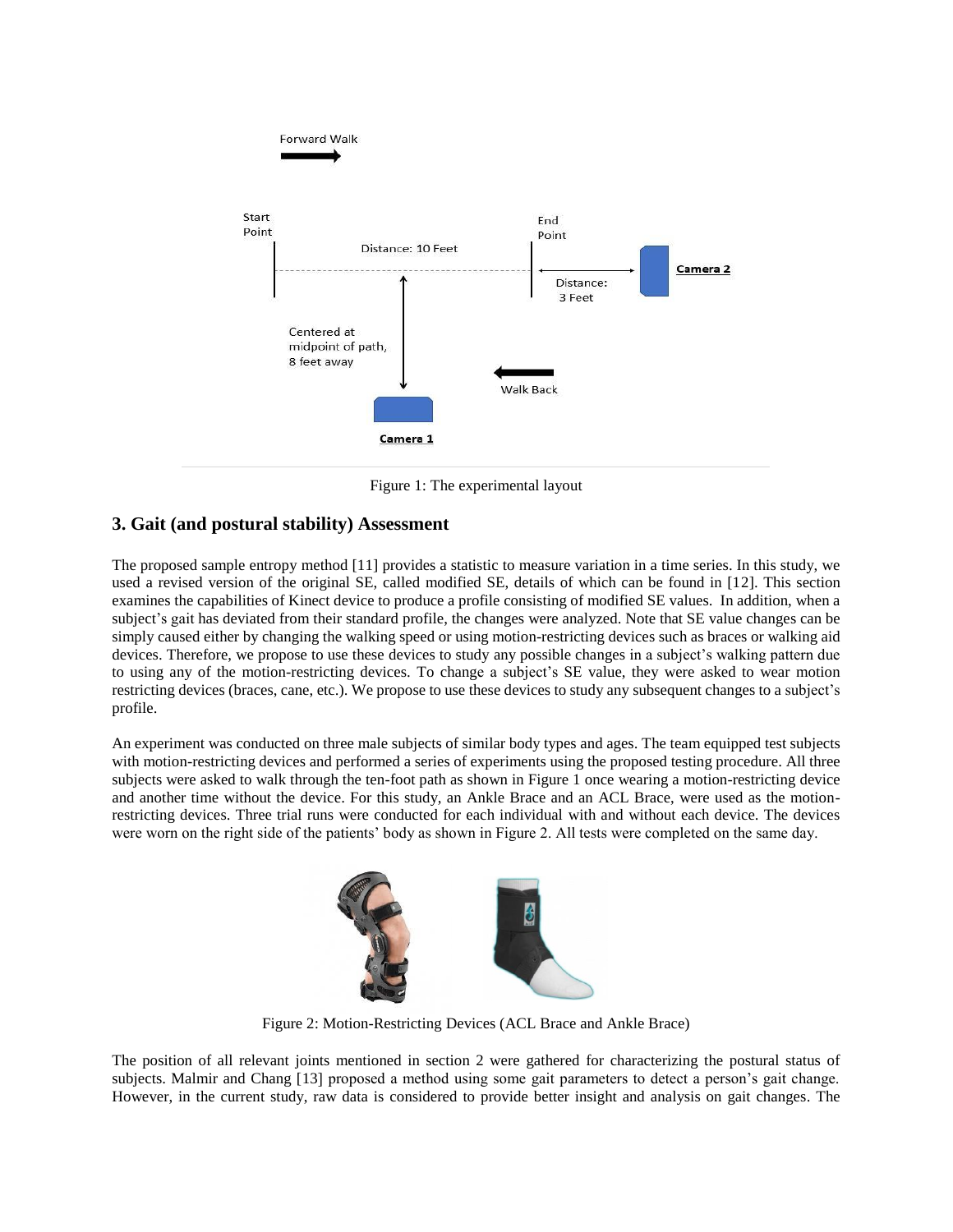process of transferring the raw data into a quantitative value for measurement and comparisons goals are described in the next section.

## **4. Quantifying Gait Changes**

The data derived from Kinect for each joint makes a profile containing multiple joints. This profile is transformed into numerical values for comparisons. The proposed modified sample entropy measure was applied to quantify variability of the data obtained from both back and forth walking tests into two values. The average of these values was then used to compare different walking conditions. It can help distinguish a subject by their personal gait profile and also identify whether a subject has worn a certain motion-restricting device or not.

Final results for subjects 1, 2, and 3 denoted as *S1*, *S2*, and *S3* are shown in Figure 3 (A), (B), and (C), respectively. The notation of subject wearing knee brace is denoted as *KB* shown as a solid line. The test for ankle brace is denoted as *AB* shown in dotted lines. Finally, the normal walking test is denoted as *NW* shown in dashed lines

|                                             | $\cdot$                                                                                                                               |                                                                                                                                                                                                                              |                                                                                                                                                                          |
|---------------------------------------------|---------------------------------------------------------------------------------------------------------------------------------------|------------------------------------------------------------------------------------------------------------------------------------------------------------------------------------------------------------------------------|--------------------------------------------------------------------------------------------------------------------------------------------------------------------------|
| S1:Subject1<br>S2:Subject2<br>S3: Subject 3 | KB: Knee Brace<br>AB: Ankle Brace<br>NW: Normal Walking                                                                               |                                                                                                                                                                                                                              |                                                                                                                                                                          |
| SpineShoulder<br>SpineMid                   | $-$ S1-KB $\cdots$ S1-AB $-$ S1-NW<br>Head<br>0.14<br>0.12<br>0.08<br>and Concert<br>$-0.06$<br>Neck<br>0.04<br>0.02<br><br>SpineBase | $-S2-KB$ $\cdots$ $S2-AB$ $\cdots$ $S2-NW$<br>Head<br>0.16<br>0.14<br>o.<br>0.08<br>0.06<br>SpineShoulder<br>Neck<br>0.04<br>0.02<br>ō<br>P.<br>v.<br>۱.<br>×<br>۰<br>٠<br>٠<br>٠<br>maanta raamaan<br>SpineMid<br>SpineBase | $-S3-KB$ $\cdots$ $S3-AB$ $\cdots$ $S3-NW$<br>Head<br>0.18<br>0.16<br>0.14<br>0.12<br>SpineShoulder<br>0.06<br>Neck<br>0.04<br>0.02<br>$\Omega$<br>SpineMid<br>SpineBase |
|                                             | (A)                                                                                                                                   | (B)                                                                                                                                                                                                                          | (C)                                                                                                                                                                      |

Figure 3: Comparison of the mean SE values of the profiles of five main joints in three different conditions.

Out of 15 joints tracked, a group of upper body joints consisting of head, neck, base spine, mid spine and shoulder spine are primary joints used to quantify changes with the least amount of variance. Figure 3 shows differences between SE values of five main joints for each person in three different conditions. Some SE values are pretty close while some others have significant differences. The variability of SE values in base spine and mid spine in different conditions were larger than the variability of SE values in the other main joints. Therefore, these two joints may be the potential candidates to measure physical therapy progress.



Figure 4: Comparison of the mean SE values of the profiles for five left side joints in three different conditions.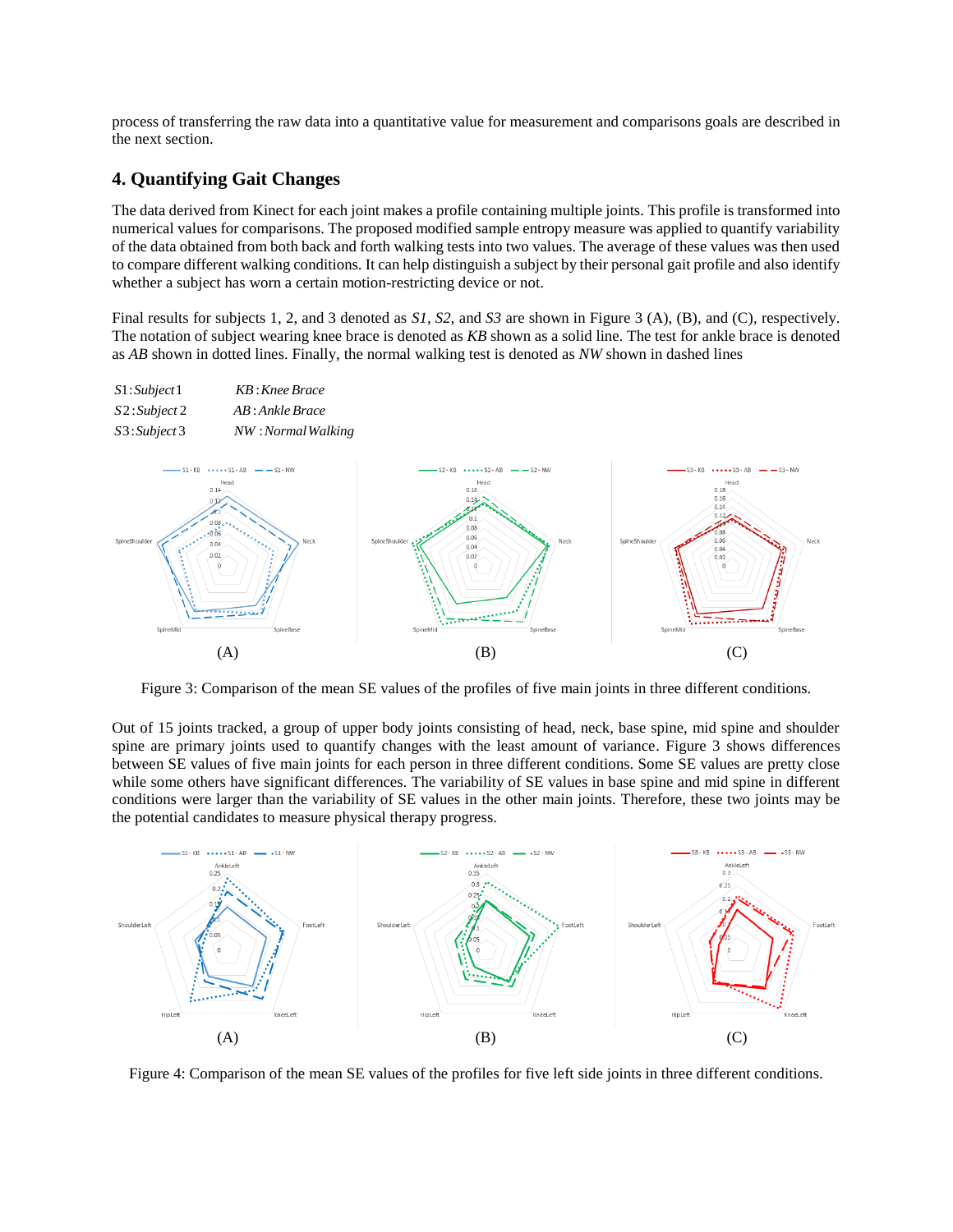The combinational use of all joints on star glyphs may provide a more concise presentation of gait changes if tracked over time. However, since the braces were worn on the right side, five main joints of the left side, as well as five main joints of the right side of human body were considered for further analysis. All the results discussed so far were obtained from the side camera. The same procedure was done for statistical analyses of the data on vertical dimension derived from the frontal camera as well. The results were similar to those from the side camera in terms of patterns.

Figure 4 illustrates differences between SE values of five left side joints for each person in three different conditions. As seen in the figures, affected joints when each person wears a brace and walks is different in different subjects.



Figure 5: Comparison of the mean SE values of the profiles for five right side joints in three different conditions.

Figure 5 demonstrates the results obtained from the same analysis, but on five right side joints of each individual. Similar to the analysis of the middle body joints, some SE values are pretty close while some others have significant differences. For example, there is almost no differences between the variability of right knee, right hip, and right shoulder of Subject 3 when this subject uses either one of motion-restricting devices. However, he did not have a consistent walking pattern as expected since SE values of his right foot and right ankle were different. Comparing Figures 4 and 5, we see a relatively similar pattern in pentagons related to same five joints in left and right side of each individual's body in all three different conditions. The same scale is considered for both cases to provide fair comparisons.

As seen in Figures 3-5, subjects have different walking patterns. Profiles consisted of SE values from various joints show that motion-restricting devices do alter their gait patterns. We found that more joints should be considered collectively. For example, the joint from right foot does not show much difference for S2 as shown in Figure 5(B) while S2 wore a knee brace. However, the pentagon shapes of KB and NW were much different. The goal in this study was not to find the best joint to compare people's gait but rather to quantify a person's walking patterns so the gait changes can be identified.

Note that there is variability between and within subjects, though it may seem like a possible obstacle it is possible to use this variability to our advantage. The varying SE values within a person are far less than the differences when comparing two separate profiles, this allows us to still properly identify individuals. While looking at the variability within subjects we are focusing on the issues, physical or otherwise, that might be causing the changes. The differences within subjects are the key to allowing us to assist with advancing rehabilitation as well as possibly predicting future injuries.

# **5. Conclusion (or Discussion) and Ongoing Studies**

The proposed method relies on a standardized experimentation process to gather relevant data. Kinect raw data was used to compare walking patterns of individuals with almost identical physical characteristics (e.g. gender, height, weight, age). Motion-restricting devices used in everyday life were chosen to validate the usefulness of the proposed system. Initial experimental results confirmed that the proposed method is capable of quantifying differences in walking patterns of different people under different conditions. The proposed sample entropy measure was used to summarize data from each walking path as a profile into one value.